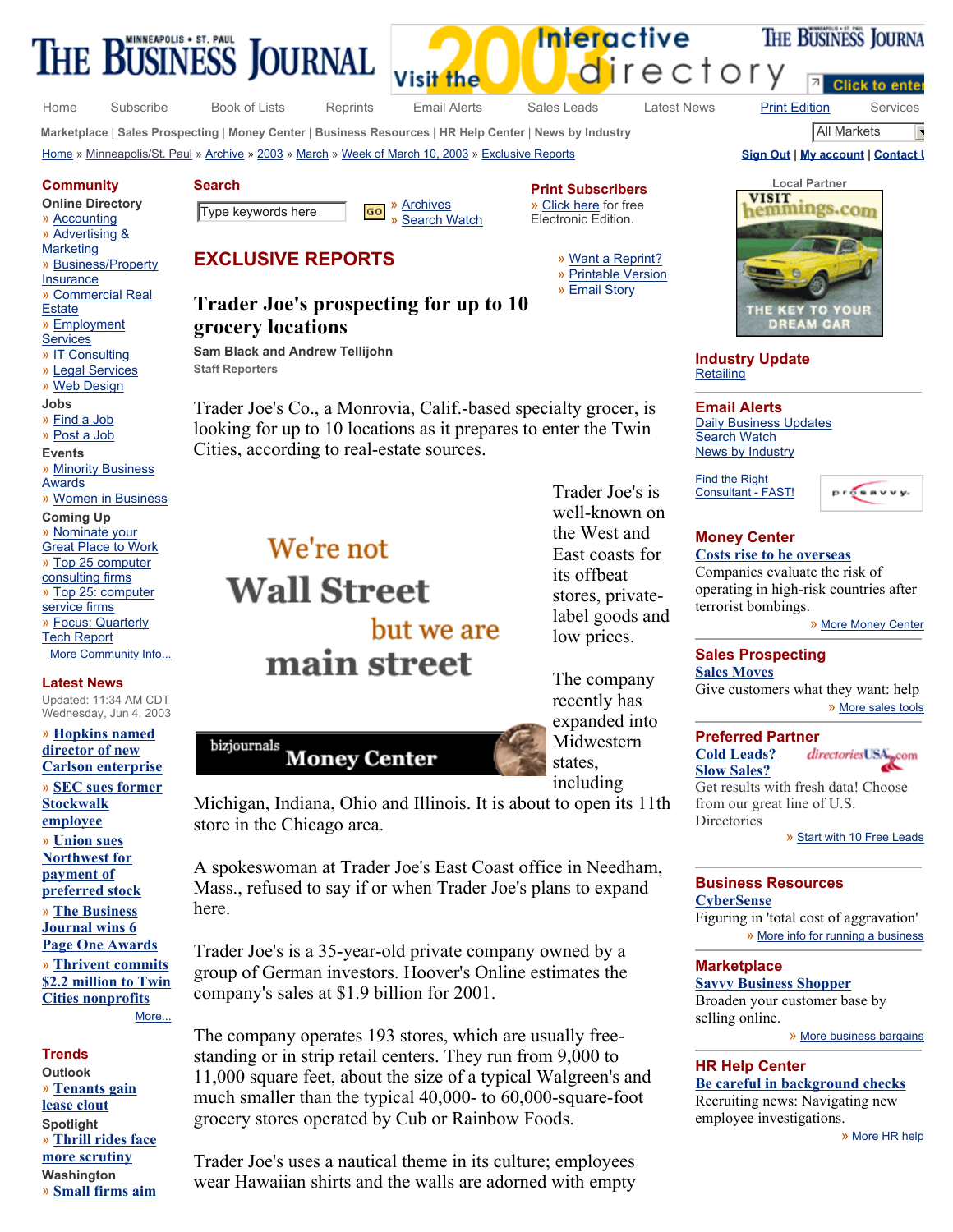**to make tax cuts permanent**

**Print Edition**

**Business Journal Services**

shrimp crates. In company lingo, stores are called ships, managers are captains and employees are crew.

The stores sell fresh bread, produce, meats and cheeses, but generally don't carry Cheerios, Pepsi or Campbell's soup. About 85 percent of the company's products are the Trader Joe's brand.

Trader Joe's usually locates in areas where there is a high percentage of "very well-educated" customers, said Pat St. John, a spokeswoman for Trader Joe's. "We tend to do very well with people who are label readers and health-conscious people."

It's not that the company necessarily targets healthy foods — its stores sell cookies and chips — but Trader Joe's products don't include preservatives found in other packaged goods, St. John said.

Mike Sims, a retail broker at Bloomington-based United Properties, said he wasn't familiar with the company's plans, but estimated that even with an aggressive growth plan, it would take two to three years to secure local sites and build 10 grocery stores like those operated by Trader Joe's.

Changes in the Twin Cities grocery store industry have been few in recent years. Cub Foods, which is owned by Eden Prairie-based Supervalu Inc., continues to expand, as does SuperTarget. Whole Foods, an Austin, Texas-based naturalfoods grocery store, entered the market with stores in Minneapolis and St. Paul, but scrapped plans to open three other suburban stores. "They were initially going to come in and blow the market open," Sims said.

Unlike many limited-assortment grocery concepts, however, Trader Joe's has been able to build a mystique for its products somewhat comparable to Beaverton, Ore.-based Nike Inc.'s athletic shoes and The Walt Disney Co.'s amusement parks, said Jon Hauptman, vice president and partner with Barrington, Ill.-based Willard Bishop Consulting Inc.

"What Trader Joe's effectively does is differentiate their store and their products from all competitors by creating stories behind their products," he said. "People end up buying the story as much as they are the commodity inside the package."

For example, on the company's Web site, Trader Joe's describes its new King Island Roaring Forties Blue Cheese as being fullflavored with a sweet, nutty character because it comes from Australian cows that eat only grass.

It was named for the Australian King Island's proximity to the 40th parallel and the gusty winds that roar across the island.

With many local grocers, including Kowalski's, Lunds and Byerly's, already sporting reputations for natural and organic